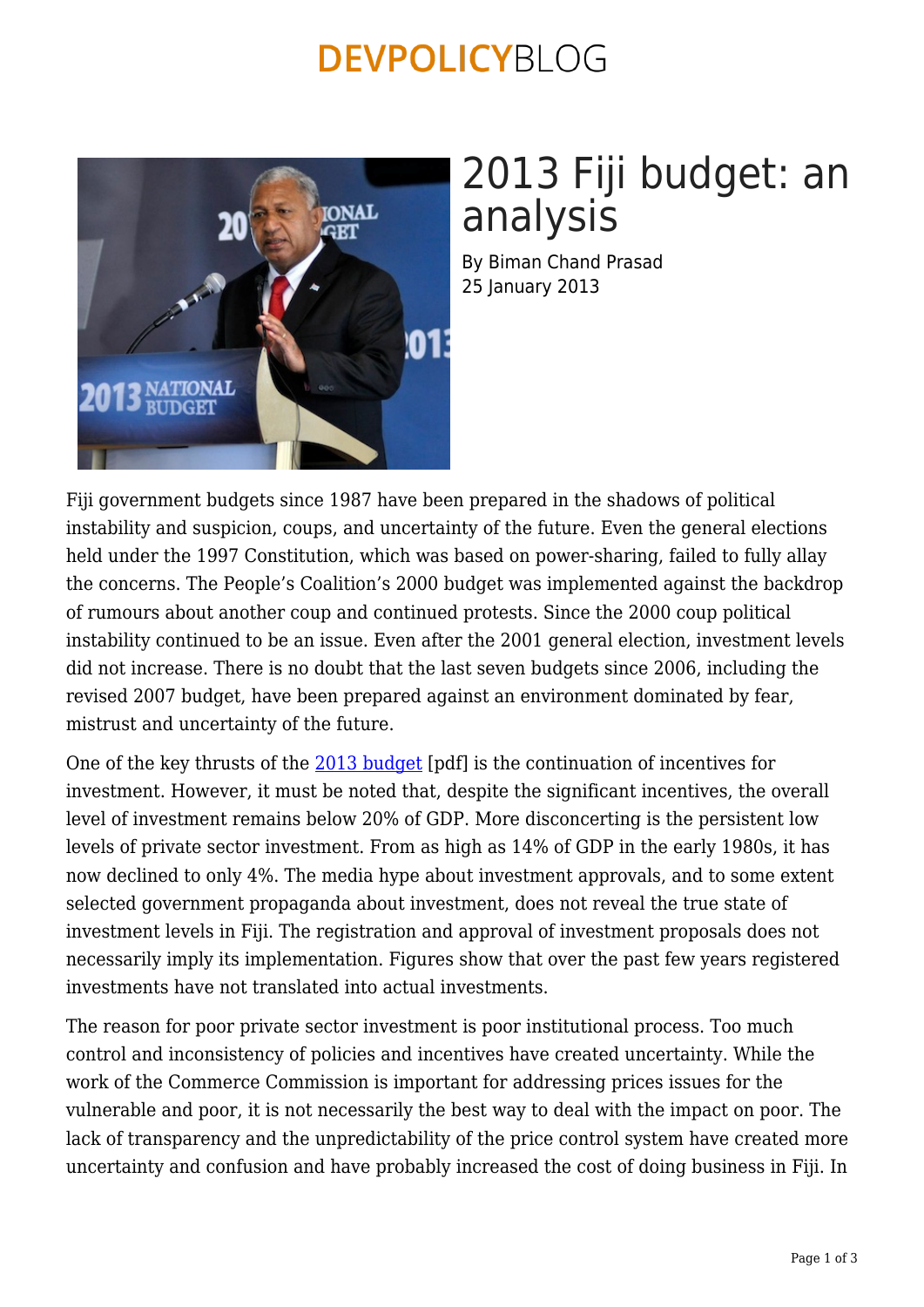## **DEVPOLICYBLOG**

fact, in 2011, the World Bank's [Ease of Doing Business Survey](http://www.doingbusiness.org/reports/global-reports/doing-business-2011/) shows that Fiji's ranking has gone down and is lower than Samoa and Tonga. The government needs to further concentrate on improving the business environment by applying rules and policies in a transparent and predictable manner.

The 2013 budget is bold and has built on the direction set by the 2012 budget. I am particularly encouraged by the emphasis of the budget on capital expenditure and a focus on roads. The deterioration in the infrastructure in the last 25 years has been phenomenal and it has become one of the binding constraints for investment in Fiji apart from the sustained political uncertainty. The infrastructure deficit has to be addressed and the increase in the deficit to 2.8% in 2013 budget to address infrastructure bottle-necks is not necessarily immediately worrisome. If the spending on roads and other infrastructure is managed well and improved in the next two years, then we would be setting up a very good foundation for growth beyond 2014, especially if promised elections are held. However, the total debt level has to be scrutinized carefully so that it does not become unsustainable. The present debt level will have to be gradually brought down in the next few years so that there is enough fiscal space to counter any global risks emanating from the global economic slowdown.

There are other positive aspects of the budget where increases in expenditure on health, education, social welfare, pensions for those over 70 years etc. is going to have a positive impact on improving the quality of life of people. The health sector particularly needs urgent attention and we hope that the increase in the budget is used to improve the conditions of the hospitals around Fiji and the services it provides. The condition at the CWM Hospital in Suva for example is depressing. It has filthy toilets and dirty floors, and services at the hospitals are getting worse by the day. A 70 year old woman who suffered a stroke was left in the corridors of the CWM hospital in Suva without any care for almost a day. Expenditure allocation alone therefore does not mean that services to the poor are going to improve. It depends on how the respective ministers, their permanent secretaries and senior civil servants, are able to implement and spend funds wisely to improve these services. In my view the biggest hurdle for the government to achieve better delivery of public services is hampered by ineffective ministers and senior civil servants.

*An extended version of this post was originally printed in [Republika magazine,](http://republikamagazine.com/) Fiji.*

*Biman Prasad is Professor Economics at the University of the South Pacific and the views expressed here are not those of his Employer.*